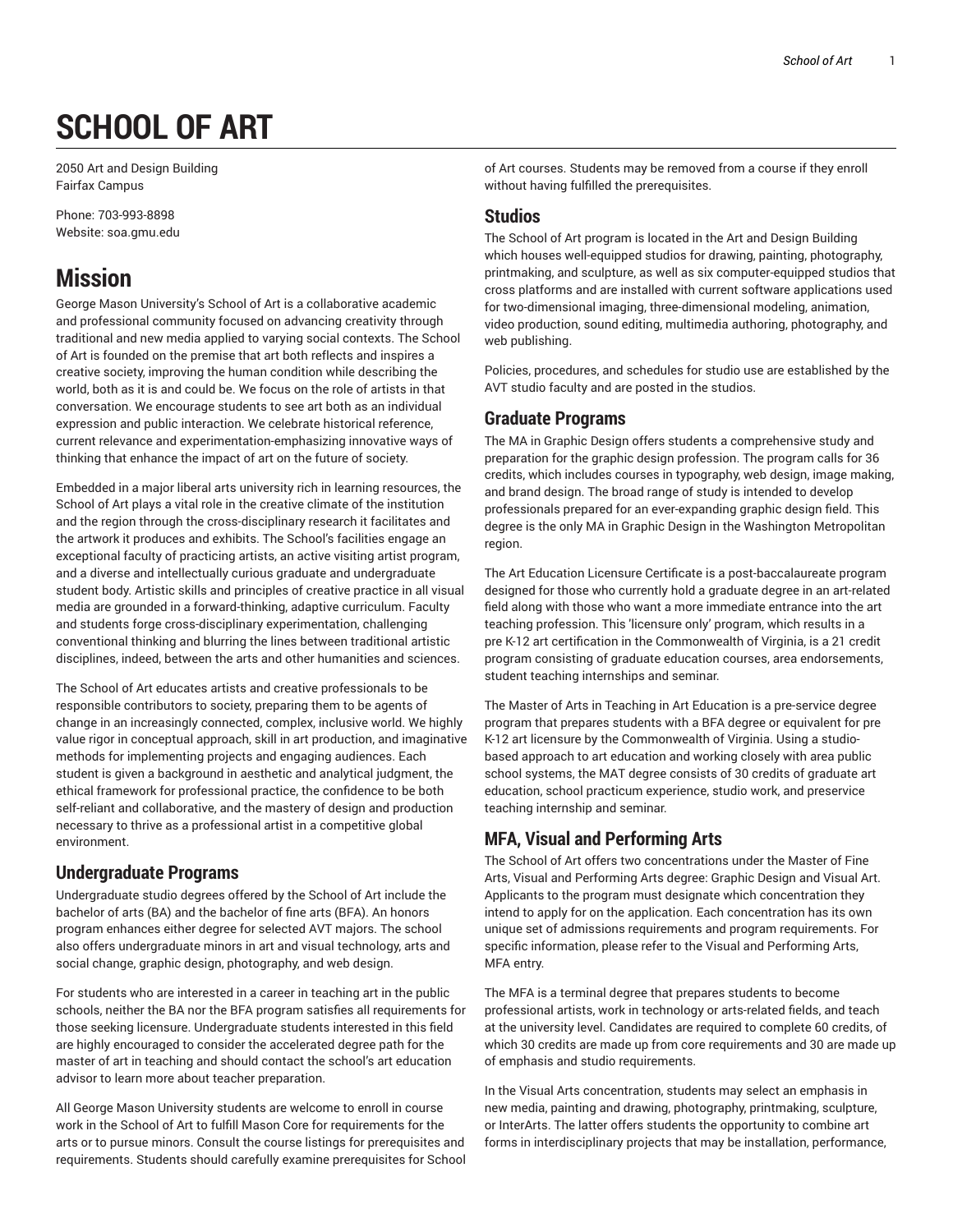publishing, time-based, or writing-based; and combine creative and critical approaches to their work.

While it is anticipated that students will move through the MFA as described in this catalog, individuals with extensive professional accomplishment may, upon recommendation of the SOA Graduate Committee and with prior approval of the CVPA dean, craft an individualized program within their intended emphasis that meets curricular requirements.

#### **Accelerated Master's Options**

The School of Art offers the following Accelerated Master's programs:

- Art and Visual Technology, BA/Arts Management, Accelerated MA
- Art and Visual Technology, BFA/Art Education, Accelerated MAT
- Art and Visual Technology, BFA/Arts Management, Accelerated MA
- Art and Visual Technology, BFA/Graphic Design, Accelerated MA

Each program allows undergraduate students to take graduate classes that can be used towards a designated Master's degree. Undergraduates who wish to pursue the accelerated Master's route should talk to their academic advisor first to see if they qualify. Students must be within 75-100 credits of their Bachelor's program to be eligible to apply; those who have earned more than 100 credits will not be considered. Students must be approved by their academic advisor and formally apply and be accepted to the Master's program through an Accelerated Master's application. For more information about admissions requirements and the application process, students should visit the website (http:// cvpa.gmu.edu).

## Faculty

## **Faculty**

**Professors**

Carbonneau, Linton, White

#### **Associate Professors**

Cooley, Crawford, Cui, Endress, Frenn, Karametou, Rothstein, Sheridan, Winant (director), Wrbican

#### **Assistant Professors**

Carrier, Debuque, Del Popolo, Incerti, Kardambikis, McDermott, Starr (associate director), Sutters

#### **Research Faculty**

Russell

#### **Adjunct Faculty**

Adair, Benassi, Bisese, Booth, Bourke, Boyce, Bradley, Carr, Chaudhary, Cole, Cushner, Davis, Dixon, Guerrieri, Hicks, Ho, Kass, Kenney, Kehoe, Linendoll-Sawyer, McCoy, Micari, Morales, Nesbitt, North, Parada, Petrine, Quigley, Quinones, Sandberg, Sanchez, Sargent, Sawyer, Stanley, Van Meer, Wheeler, Yoder

## Requirements & Policies

## **Requirements Undergraduate Admission to the School of Art**

Students are admitted to School of Art degree programs separately from their admission to George Mason University and only by portfolio review. The College of Visual and Performing Arts strongly encourages students to apply to the university by November 1 in order to receive maximum scholarship consideration, including merit and talent-based scholarships.

Applicants apply to George Mason University. Admission to George Mason is determined by the Admissions Office and is separate from admission to the School of Art degree programs. All School of Art applicants are encouraged to apply for admission to the university prior to submitting a portfolio for review.

Successfully complete a portfolio review. Please refer to the Portfolio Review Criteria (http://soa.gmu.edu).

#### **Artsbus Requirement**

All AVT majors must meet the school's requirement of travel to galleries and museums through the Artsbus program. Students meet this requirement by enrolling in AVT 300 Artsbus Attendance. The procedure and requirements for enrollment in AVT 300 Artsbus Attendance are the same as for any other class.

Freshmen who enroll as AVT majors must register for AVT 300 Artsbus Attendance 5 times during their course of study. Transfer students and students who change their majors to AVT must register for AVT 300 Artsbus Attendance for the equivalent of each semester they are enrolled at Mason, up to a maximum of five semesters. Semesters of enrollment in AVT 300 Artsbus Attendance do not have to be consecutive. Students may take AVT 300 Artsbus Attendance up to three times in a semester if they wish to accelerate their completion of the requirement although this is strongly discouraged.

All rules and requirements to AVT 300 Artsbus Attendance participation are posted on the Artsbus website (http://artsbus.gmu.edu). Students are responsible for being familiar with and following the posted rules and requirements for Artsbus. The site also provides pertinent information for each trip regarding exhibits as well as reviews and articles for exhibitions.

#### **Visual Voices Requirement**

All AVT majors must fulfill three credits of AVT 301 Visual Voices Colloquium in order to graduate unless they are enrolled at Mason for fewer than three semesters. If enrolled for less than three semesters, students are required to register for AVT 301 Visual Voices Colloquium each semester in which they are enrolled. Visual Voices is an intrinsic part of the major, offering students a chance to meet with and hear nationally and internationally recognized artists speak about their work.

#### **Writing-Intensive Requirement**

Mason requires all students to complete at least one course designated "writing intensive" in their majors at the 300 level or above. AVT students fulfill this requirement by successfully completing AVT 395 Writing for **Artists**